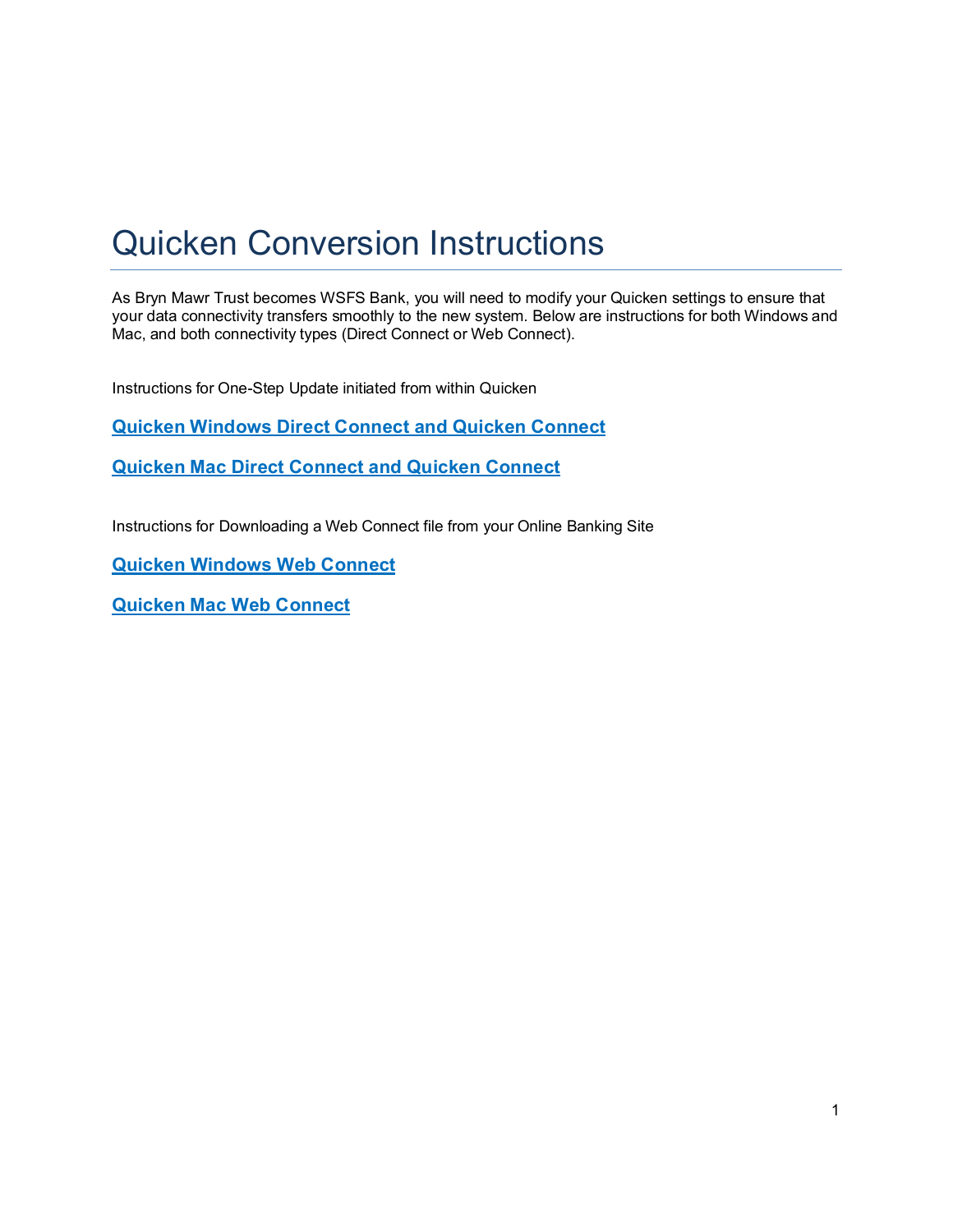## **Quicken Windows Direct Connect and Web Connect**

On the 1st Action Date:

1. Back up your Quicken Windows Data File. Go to **File > Backup and Restore > Backup Quicken File**.

- 2. Download the latest Quicken Update. Go to **Help > Check for Updates**.
- 3. Complete a final transaction download. Accept all new transactions into the appropriate registers.

On the 2nd Action Date:

- 1. Deactivate online banking connection for accounts connected to the BMT:
	- a. Choose **Tools > Account List**.
	- b. Click **Edit** on the account to deactivate.
	- c. In Account Details, click **Online Services**.
	- d. Click **Deactivate**. Follow prompts to confirm deactivation.
	- e. Click the **General** tab.
	- f. Delete Financial Institution and Account Number information. Click **OK** to close window.
	- g. Repeat steps for any additional accounts that apply.
	- 2. Reconnect the online banking connection for your accounts.
		- a. Choose **Tools > Account List**.
		- b. Click **Edit** on the account you want to activate.
		- c. In Account Details, click **Online Services** and then choose **Set up Now**.
		- d. Type WSFS Bank in the search field and click Next.
		- e. Enter your WSFS Bank credentials.

• Web Connect uses the same credentials you use for your WSFS Bank online banking login.

**Important: If your credentials do not work, contact your financial institution.** 

f. Ensure you associate the accounts to the appropriate accounts already listed in Quicken. Select **Link to an existing account** and select the matching accounts in the drop-down menu.

**Important: Do NOT choose "Create a new account" unless you intend to add a new account to Quicken.** If you are presented with accounts you do not want to track in this data file, choose **Ignore – Don't Download into Quicken** or click **Cancel**.

g. After all accounts have been matched, click **Next** and then **Done**.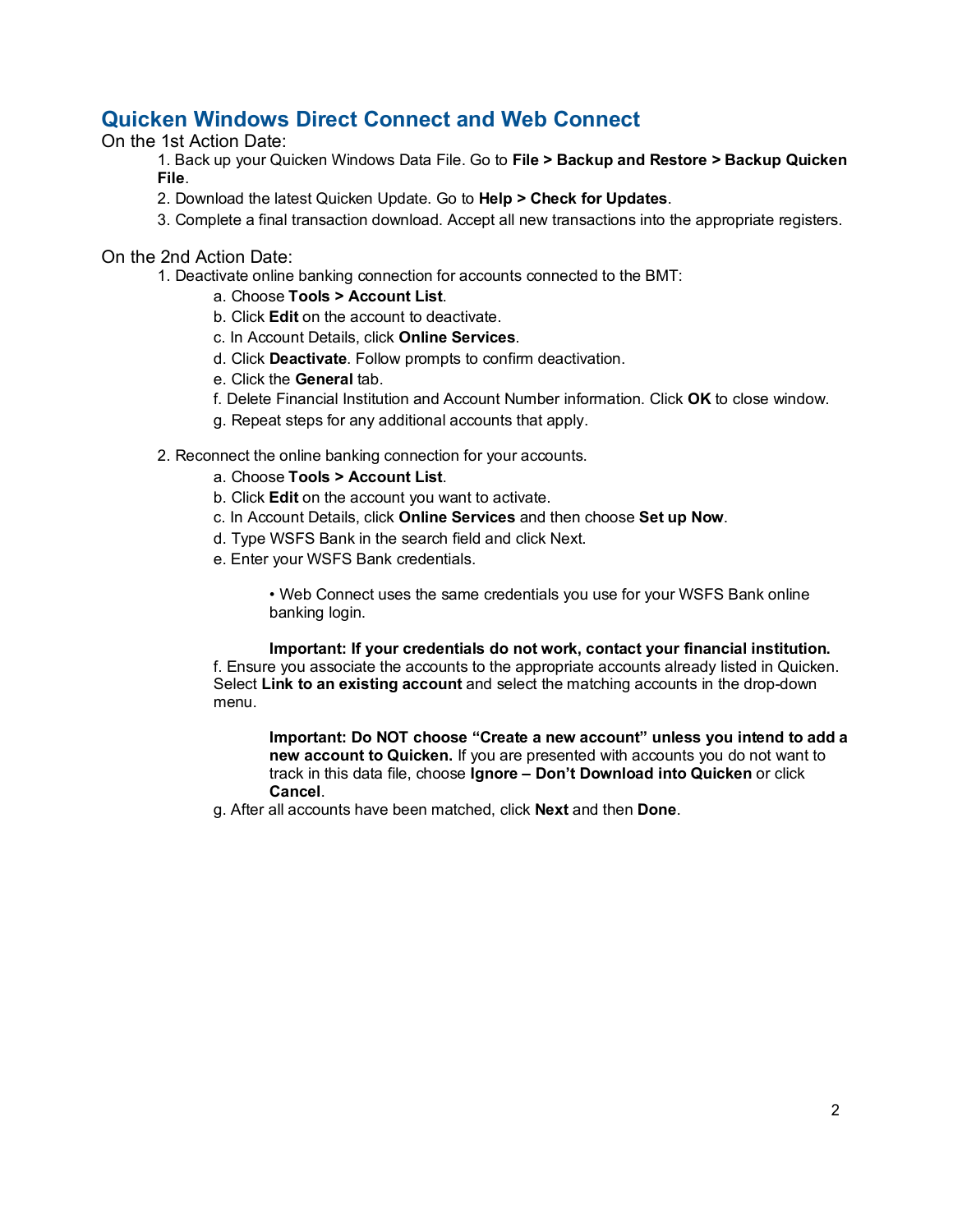# <span id="page-2-0"></span>**Quicken Mac Direct Connect and Quicken Connect**

On the March 18, 2022:

- 1. Backup Quicken Mac Data File and Update the application.
	- a. Choose **File > Save a Backup**.
	- b. Download the latest Quicken Update. Choose **Quicken > Check for Updates**.
- 2. Complete a final transaction download.
	- a. Complete last transaction update before the change to get all of your transaction history up to date.
	- b. Accept all new transactions into the appropriate registers.

#### On the March 21, 2022:

#### **Activate the online banking connection for accounts connected to WSFS Bank:**

- 1. Click your account in the Accounts list on the left side.
- 2. Choose **Accounts > Settings**.
- 3. Select **Set up transaction download**.
- 4. Enter your WSFS Bank in the search field, select the correct option and click **Continue**.
- 5. Enter your WSFS Bank credentials.
	- Web Connect uses the same credentials you use for your institution's online bankinglogin.
- 6. In the "Accounts Found" screen, ensure you associate each new account to the appropriate account already listed in Quicken. Under **Action**, choose **Link** to pick your existing account.

**Important: Do NOT select "ADD" in the Action column unless you intend to add a new account to Quicken.**

7. Click **Finish**.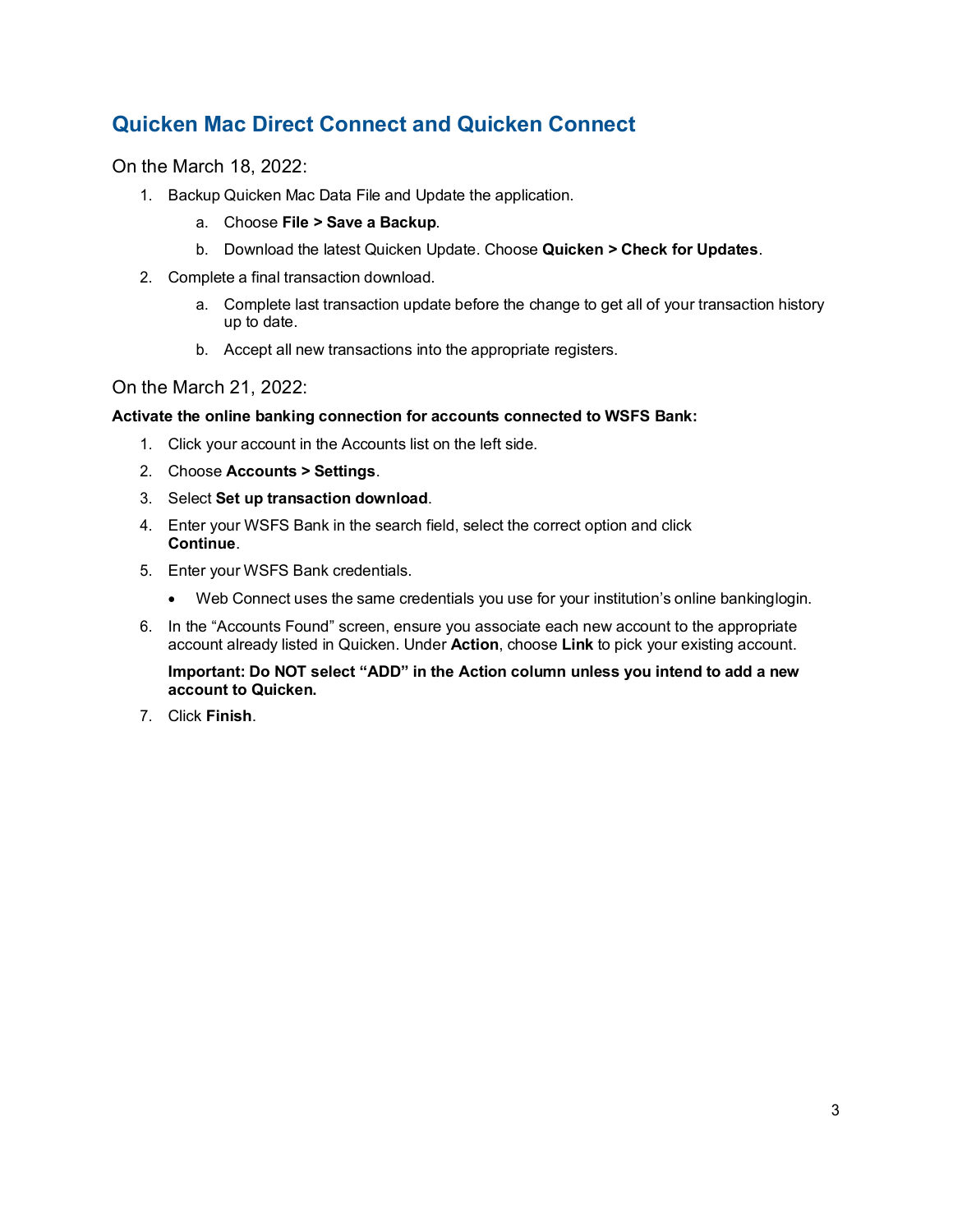## <span id="page-3-0"></span>**Quicken Windows Web Connect**

On the March 18, 2022:

- 1. Backup Quicken Windows Data File and Update.
	- a. Choose **File > Backup and Restore > Backup Quicken File**.
	- b. Download the latest Quicken Update. Choose **Help > Check for Updates**.
- 2. Complete a final transaction download.
	- a. Complete last transaction update before the change to get all of your transaction history up to date.
	- b. Repeat this step for each account you need to update.
	- c. Accept all new transactions into the appropriate registers.

#### On the March 21, 2022:

- 1. Deactivate online banking connection for accounts connected BMT:
	- a. Choose **Tools > Account List**.
	- b. Click **Edit** on the account to deactivate.
	- c. In Account Details, click **Online Services**.
	- d. Click **Deactivate**. Follow prompts to confirm deactivation.
	- e. Click the **General** tab.
	- f. Delete Financial Institution and Account Number information.
	- g. Click **OK** to close window.
	- h. Repeat steps for any additional accounts.
- 2. Reconnect online banking connection for accounts that apply.
	- a. Download a Quicken Web Connect file from WSFS Bank's online banking.
	- b. In Quicken, choose **File > File Import > Web Connect (.QFX) File**.
	- c. Use the import dialog to select the Web Connect file you downloaded. An "Import Downloaded Transactions" window opens.
	- d. Choose **Link to an existing account**. Select the matching account in the drop-down menu. Associate the imported transactions to the correct account listed in Quicken.
	- e. Repeat this step for each account you have connected to WSFS Bank.